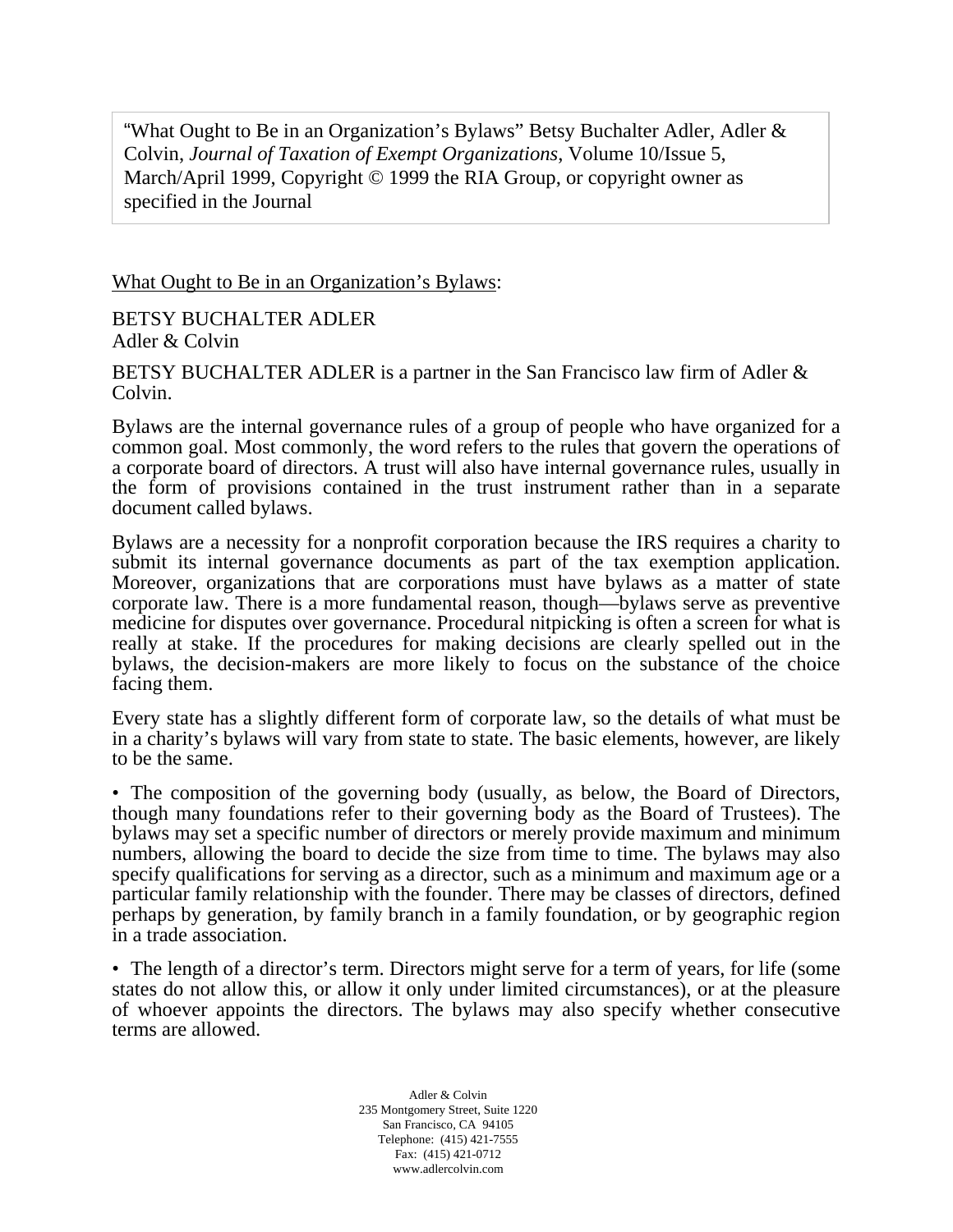• Who selects and removes directors. The bylaws can provide for new directors to be elected by a vote of the currently sitting directors, appointed by individuals or institutions, or elected by voting members. If directors are appointed by indivi-duals, the bylaws should also specify what happens when the appointing person dies or becomes incapacitated. In most states, directors may be removed only by those who elected or appointed them.

• Voting procedures. The bylaws must settle several questions about votes of the board. How many directors must be present at the meeting for the meeting to proceed (in technical terms, what are the quorum requirements)? Are decisions made by majority vote, or is a super-majority required for certain decisions if there are several classes of directors? Must each class of directors be represented in order for a meeting to take action? Are votes weighted in any way?

• Officers. What officers the charity will have, and what their duties are, are another subject for the bylaws. State law usually requires a corporation to have a president, a secretary, and a treasurer. Some states allow one person to hold multiple offices; others do not. Some charities have a chair in addition to a president; some have vice presidents; others prefer the simplest legally permitted approach. In any case, the bylaws should specify how the officers are chosen and what their term of office is.

• Committees. State law generally allows boards to delegate responsibilities to committees. The bylaws may authorize specific committees and provide detailed guidance about their composition and duties, or may simply authorize the board to create committees at its discretion.

• Members. If the charity has voting members, the bylaws should specify the qualifications, rights, and obligations of voting members, and should also make clear how a member may lose that status. Most states give voting members some procedural protections in connection with removal from membership. In a state where that is so, the bylaws should include those rules.

• Conflicts of interest. To guide the directors, the bylaws should include any state law rules on conflicts of interest within nonprofit corporations. Many charities go beyond the minimum legal requirements in dealing with conflicts of interest and other questions of ethics, both in defining what constitutes a conflict of interest and describing how conflicts should be handled. Some charities include these internal policies in their bylaws.

In almost all states, statutory corporation law (including statutory nonprofit corporation law) has become comprehensive, providing detailed rules for formation, operation, and dissolution. The bylaws of any nonprofit corporation cannot possibly include all of the corporation laws that are relevant to the issue of internal governance. All bylaws, therefore, omit pertinent operating rules. If the bylaws conflict with statutory corporation law, the latter will prevail. Establishing a process of periodic bylaw review by the foundation's legal counsel will help avoid problems. Perhaps the most helpful advice is to keep in mind that bylaws can mislead as well as guide. When bylaws are consulted on

Adler & Colvin 235 Montgomery Street, Suite 1220 San Francisco, CA 94105 Telephone: (415) 421-7555 Fax: (415) 421-0712 www.adlercolvin.com